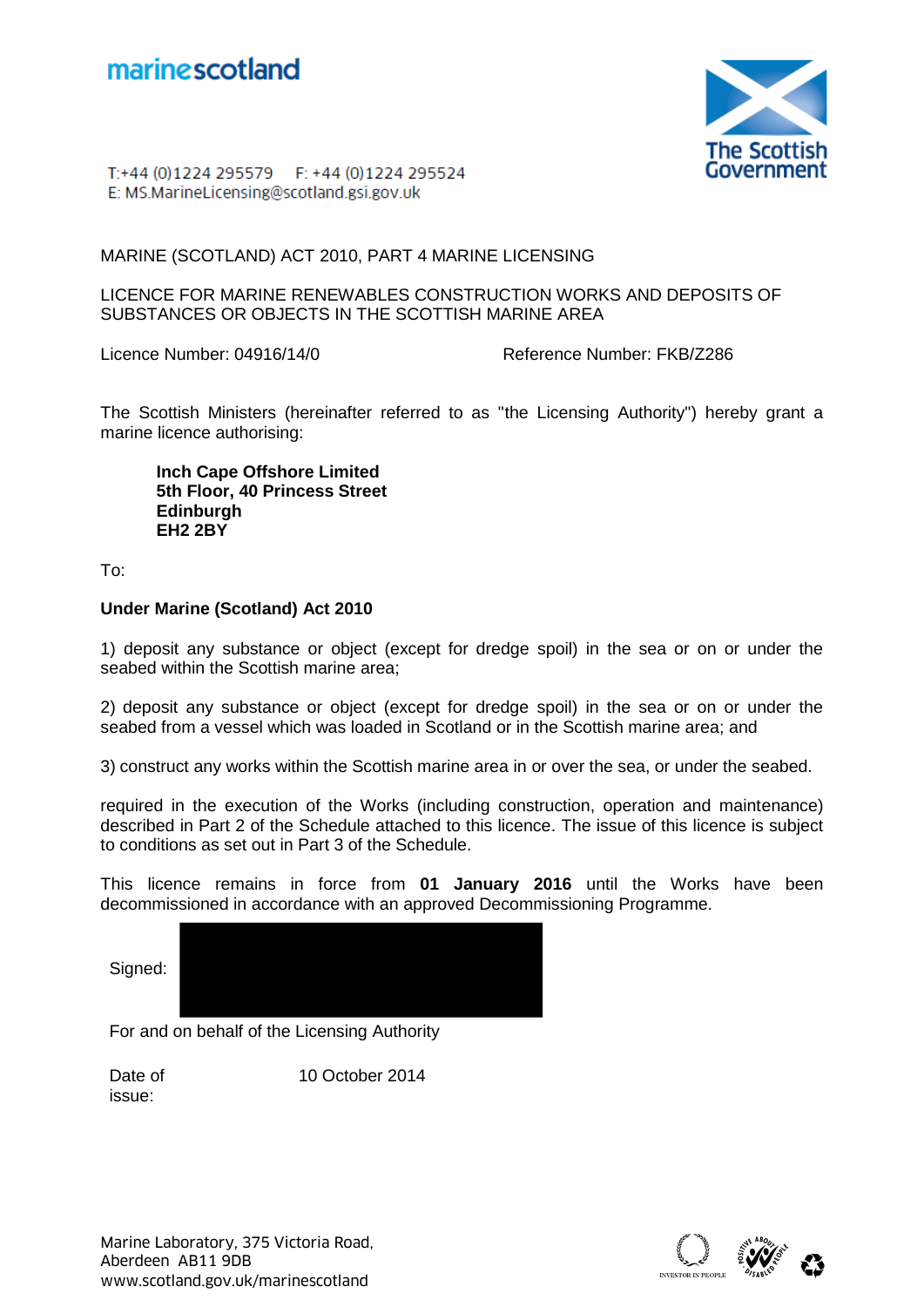### **1. PART 1 – GENERAL**

#### **1.1 Interpretation**

In this licence, unless otherwise stated, terms are as defined in sections 1, 64 and 157 of the Marine (Scotland) Act 2010, and:

- a) "the 2010 Act" means the Marine (Scotland) Act 2010;
- b) "the Application" means the Application letter, Marine Licence application form and Environmental Statement ("ES") submitted to the Scottish Ministers by Inch Cape Offshore Limited on the 1<sup>st</sup> July 2013.
- c) "Licensable Marine Activity" means any of the activities listed in section 21 of the 2010 Act authorised under this licence;
- d) "Licensee" means Inch Cape Offshore Limited a company registered in Scotland having its registered number as SC373173;
- 
- e) "the Licensing Authority" means the Scottish Ministers;<br>f) "Commencement of the Works" means the date on wl "Commencement of the Works" means the date on which the first vessel arrives on the Site to begin carrying on any Licensable Marine Activity in connection with the construction of the Works, as described in Part 2 of this licence;
- g) "Completion of the Works" means the date on which the Works have been installed, or the Works have been deemed complete by the Licensing Authority;
- h) "Decommissioning of the Works" includes removal of the Works from the seabed, demolishing the Works or dismantling the Works;
- i) "Decommissioning Programme" means the programme for decommissioning the Works, to be submitted by the Company to the Secretary of State under section 105(2) of the Energy Act 2004 (as amended);
- j) "the Site" means the area outlined red and labelled 'Development Area' in the figure contained in Part 4 of this licence;
- k) "the Works" means the 'Inch Cape Offshore Windfarm', as described in Part 2 of this licence; and
- l) "MHWS" means mean high water spring tide.

All geographical coordinates contained within this licence are in latitude and longitude format World Geodetic System 84 ("WGS84").

### **1.2 Contacts**

All correspondence or communications relating to this licence should be addressed to:

Marine Scotland Licensing Operations Team Marine Laboratory 375 Victoria Road Aberdeen AB11 9DB

Tel: +44 (0) 1224 295579 Fax: +44 (0) 1224 295524 Email: [ms.marinelicensing@scotland.gsi.gov.uk](mailto:ms.marinelicensing@scotland.gsi.gov.uk)

### **1.3 Other authorisations and consents**

The Licensee is deemed to have satisfied themselves that there are no barriers or restrictions, legal or otherwise, to the carrying out of the Licensable Marine Activity. The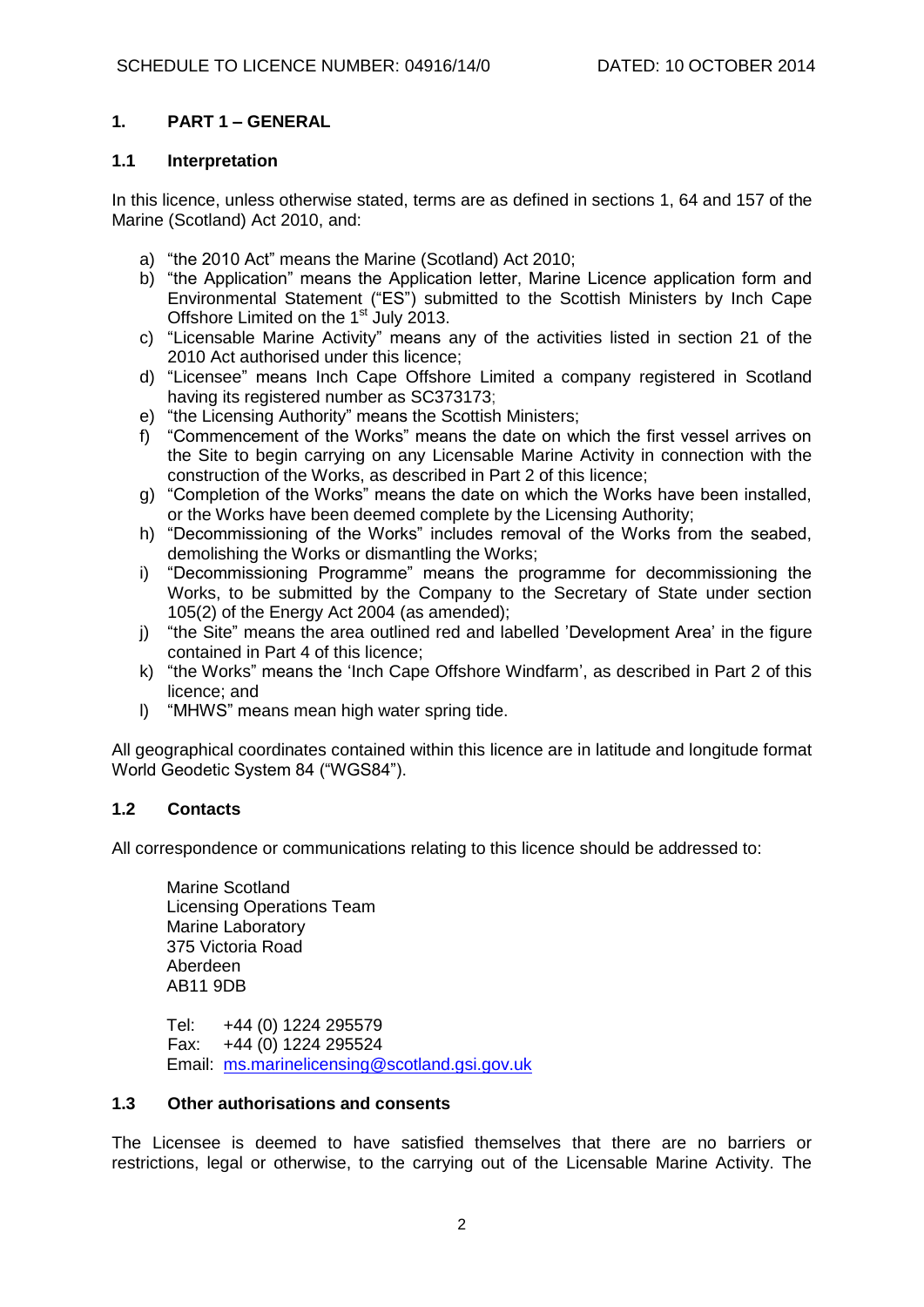issuing of this licence does not absolve the Licensee from obtaining such other authorisations and consents which may be required under statute.

### **1.4 Variation, suspension, revocation and transfer**

Under section 30 of the 2010 Act the Licensing Authority may by notice vary, suspend or revoke this licence if it appears to the Licensing Authority that there has been a breach of any of the provisions of this licence or for any such other reason that appears to be relevant to the Licensing Authority under section 30(2) or (3) of the 2010 Act, subject to the procedures set out in section 31 of the 2010 Act.

Under section 30 of the 2010 Act the Licensing Authority may on an application made by the Licensee, vary this licence if satisfied that the variation being applied for is not material.

Under section 30 of the 2010 Act the Licensing Authority may on an application made by the Licensee, transfer this licence from the Licensee to another person.

### **1.5 Breach of requirement for, or conditions of, licence**

Under section 39 of the 2010 Act it is an offence to carry on a Licensable Marine Activity without a marine licence and it is also an offence to fail to comply with any condition of a marine licence.

### **1.6 Defences: actions taken in an emergency**

Under section 40 of the 2010 Act it is a defence for a person charged with an offence under section 39(1) of the 2010 Act in relation to any activity to prove that the activity was carried out for the purpose of saving life or for the purpose of securing the safety of a vessel, aircraft or marine structure ('*force majeure*') and that the person took steps within a reasonable time to provide full details of the matter to the Licensing Authority as set out in section 40(2) of the 2010 Act.

# **1.7 Offences relating to information**

Under section 42 of the 2010 Act it is an offence for a person to make a statement which is false or misleading in a material way, either knowing the statement to be false or misleading or being reckless as to whether the statement is false or misleading, or to intentionally fail to disclose any material information for the purpose of procuring the issue, variation or transfer of a marine licence or for the purpose of complying with, or purporting to comply with, any obligation imposed by either Part 4 of the 2010 Act or by this licence.

# **2. PART 2 – THE WORKS**

### **2.1 Title of the Works**

The title of the Works to which this licence relates to is the 'Inch Cape Offshore Wind Farm'.

### **2.2 Description of the Works**

An offshore wind electricity generating station, known as the Inch Cape Offshore Wind Farm, with a maximum generating capacity of up to 784 MW, consisting of up to 110 wind turbine generators ("WTGs") and associated infrastructure including approximately 353 km of interarray cabling to the connection point on the Offshore Sub-station Platforms ("OSPs") and up to 3 meteorological masts. For each WTG and meteorological masts, there will be a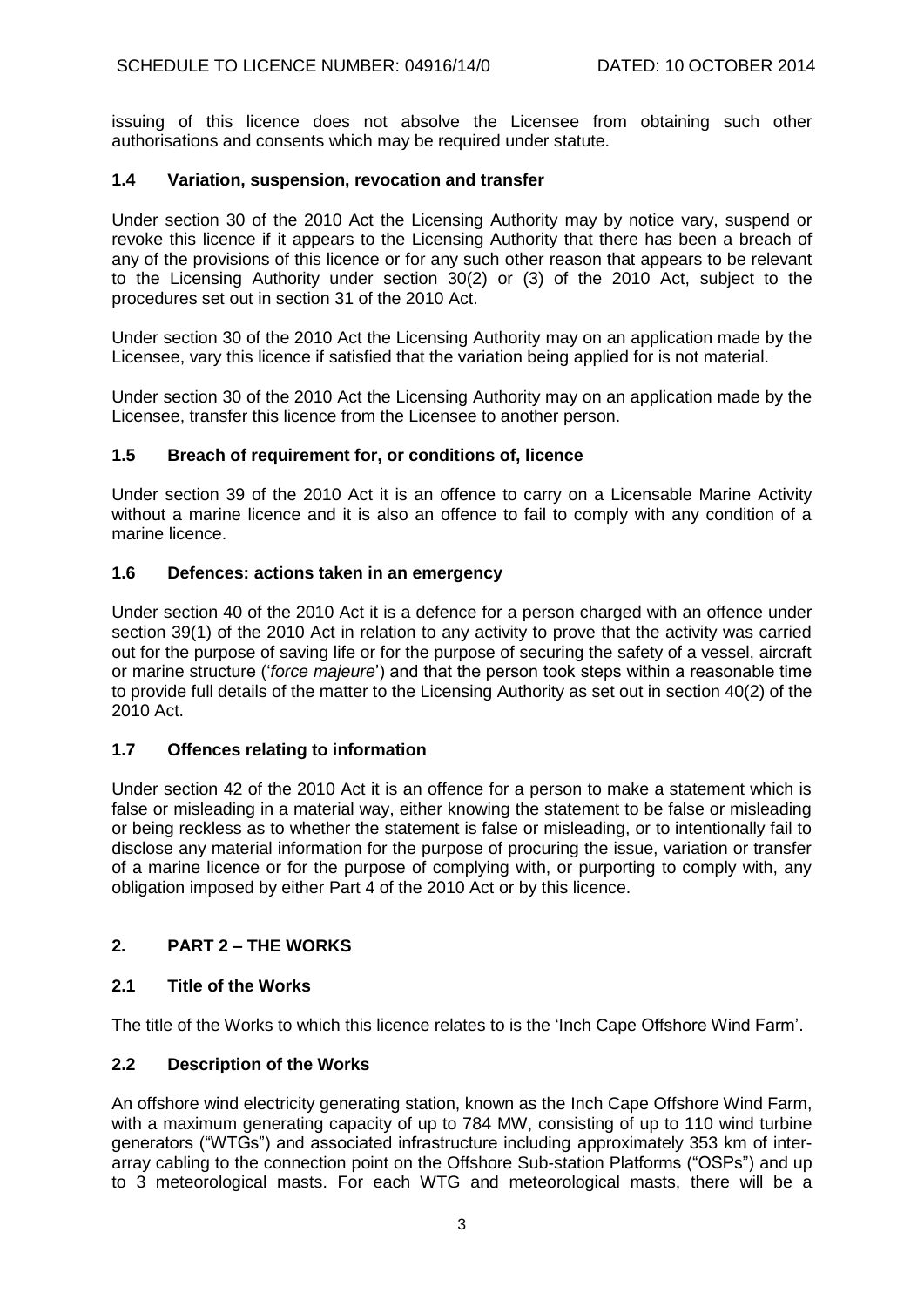substructure (either a mono-tower or a tubular jacket structure) and foundations (either pin piles, suction piles or gravity bases). For each WTG, there will be a transition piece (including access ladders / fences and landing platforms), turbine tower, nacelle and up to three metocean buoys

#### **2.3 Location of the Works**

Within the Site East off the Angus Coast in the Forth and Tay, within the Scottish marine licensing area approximately 15-22 km from the Angus coastline, off the North East of Scotland, within the area bounded by joining the following points:

Inch Cape Offshore Wind Farm Licence area:

| 56° 27.796' N 002° 02.839' W | 56° 28.632′ N 002° 10.002′ W |
|------------------------------|------------------------------|
| 56° 35.039′ N 002° 09.502′ W | 56° 35.678′ N 002° 10.138′ W |
| 56° 34.660' N 002° 14.929' W | 56° 31.383′ N 002° 17.178′ W |
| 56° 28.695′ N 002° 17.228′ W | 56° 25.381' N 002° 13.808' W |
| 56° 25.339′ N 002° 07.558′ W | 56° 26.892′ N 002° 02.814′ W |
|                              |                              |

### **2.4 Deposits**

This licence authorises the deposit of the undernoted substances and objects required in connection with the Works, subject to the maximum amounts as specified below:

#### **PERMANENT DEPOSITS:**

Steel/Iron, 430,000 tonnes Plastic/Synthetic 235.000 m<sup>2</sup> Concrete, 2,648,000 m<sup>3</sup> Sand, 6.289,500 m<sup>3</sup> Stone/Rock/Gravel (size range 15-200 mm), 3,876,000 tonnes (scour protection) Stone/Rock/Gravel, 155, 400  $\text{m}^3$  (cable protection) Concrete bags/mattresses, No. = approx. 13,000 Dimensions: 6 x 3 x 0.3 m Volume  $=$  approx. 69,900 m<sup>3</sup> Cable, 353,000 m

#### **2.5 Persons responsible for the deposits of the substances or objects**

The operators, vessels and vehicles engaging in the Licensable Marine Activity must be notified to the Licensing Authority under condition 3.1.2 prior to their engagement in the Works:

| Name of Vessel or Vehicle   Operator<br>Registration |                 | Type(s)         |
|------------------------------------------------------|-----------------|-----------------|
| To be confirmed                                      | To be confirmed | To be confirmed |

#### **2.6 Persons acting on behalf of the Licensee**

The name and address of any agents, contractors or sub-contractors appointed to carry out any part, or all, of the Licensable Marine Activity must be notified to the Licensing Authority under condition 3.1.2 prior to their engagement in the Works:

| <b>Role</b>     | <b>Company Name</b> | <b>Address</b>  | <b>Contact Name</b> |
|-----------------|---------------------|-----------------|---------------------|
| To be confirmed | To be confirmed     | To be confirmed | To be confirmed     |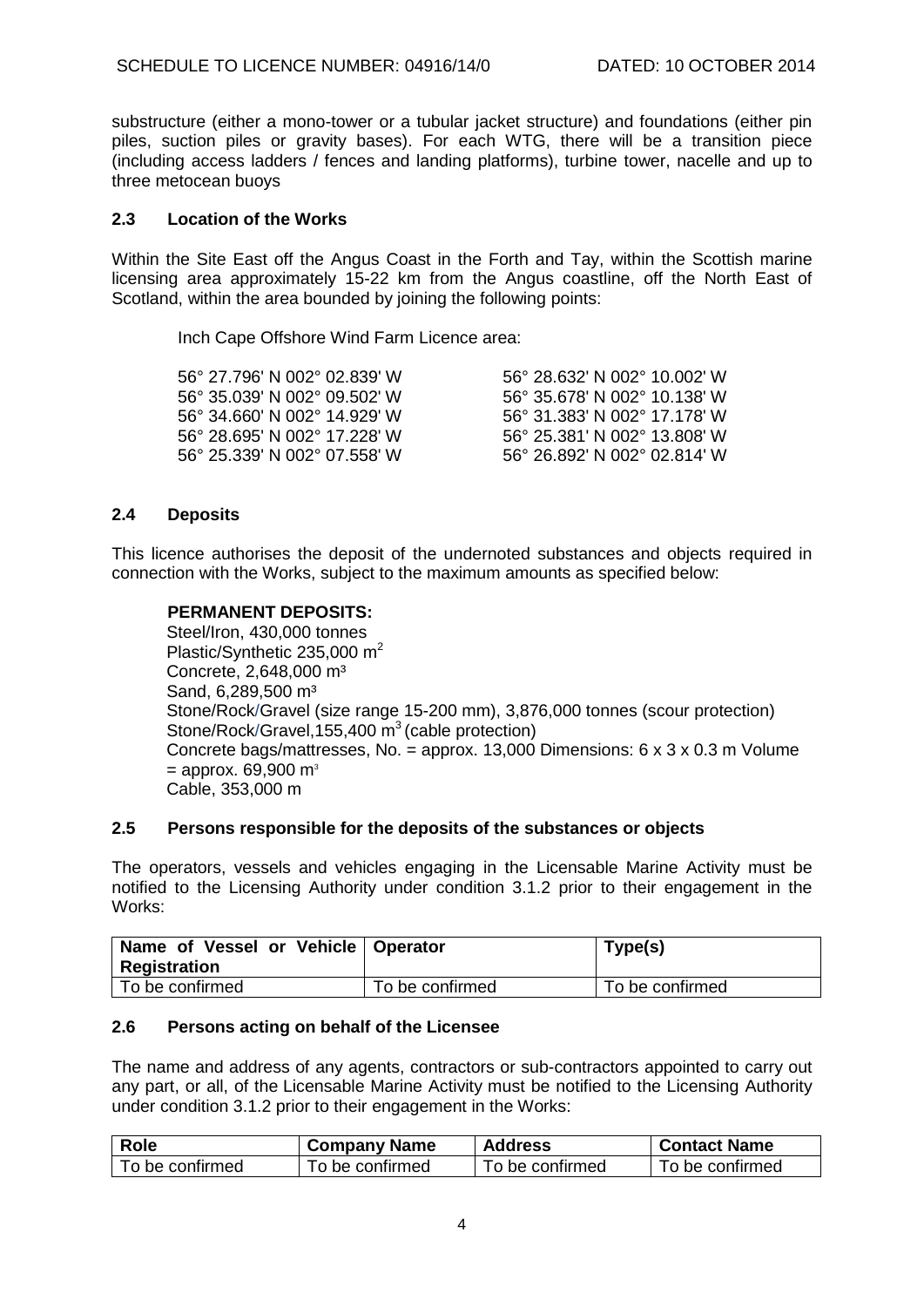## **3. PART 3 – CONDITIONS**

### **3.1 General conditions**

#### **3.1.1 Licence conditions binding other parties**

All conditions attached to this licence bind any person who for the time being owns, occupies or enjoys any use of the Works for which this licence has been granted in relation to those licensed activities authorised under item 5 in section 21(1) of the 2010 Act whether or not this licence has been transferred to that person.

#### **3.1.2 Vessels, vehicles, agents, contractors and sub-contractors**

The Licensee must provide, as soon as reasonably practicable in advance of their engagement in any Licensable Marine Activity, the name and function of any vessel, vehicle, agent, contractor or sub-contractor appointed to engage in the Works. Where applicable the notification must include the master's name, vessel type, vessel IMO number and vessel owner or operating company.

Any changes to the supplied details must be notified to the Licensing Authority, in writing, prior to any vessel, vehicle, agent, contractor or sub-contractor engaging in the Licensable Marine Activity.

Only those vessels, vehicles, agents, contractors or sub-contractors notified to the Licensing Authority are permitted to carry out any part of the Works.

The Licensee must satisfy themselves that any masters of vessels or vehicle operators, agents, contractors or sub-contractors are aware of the extent of the Works for which this licence has been granted, the activity which is licensed and the terms of the conditions attached to this licence. All masters of vessels or vehicle operators, agents, contractors and sub-contractors permitted to engage in the Works must abide by the conditions set out in this licence.

The Licensee must give a copy of this licence, and any subsequent variations made to this licence in accordance with section 30 of the 2010 Act, ensuring it is read and understood, to the masters of any vessels, vehicle operators, agents, contractors or sub-contractors permitted to engage in the Works.

### **3.1.3 Force Majeure**

Should the Licensee or any of their agents, contractors or sub-contractors, by any reason of *force majeure* deposit anywhere in the marine environment any substance or object, then the Licensee must notify the Licensing Authority of the full details of the circumstances of the deposit within 48 hours of the incident occurring (failing which as soon as reasonably practicable after that period of 48 hours has elapsed). *Force majeure* may be deemed to apply when, due to stress of weather or any other cause, the master of a vessel or vehicle operator determines that it is necessary to deposit the substance or object other than at the Site because the safety of human life or, as the case may be, the vessel, vehicle or marine structure is threatened. Under Annex II, Article 7 of the Convention for the Protection of the Marine Environment of the North-east Atlantic, the Licensing Authority is obliged to immediately report *force majeure* incidents to the Convention Commission.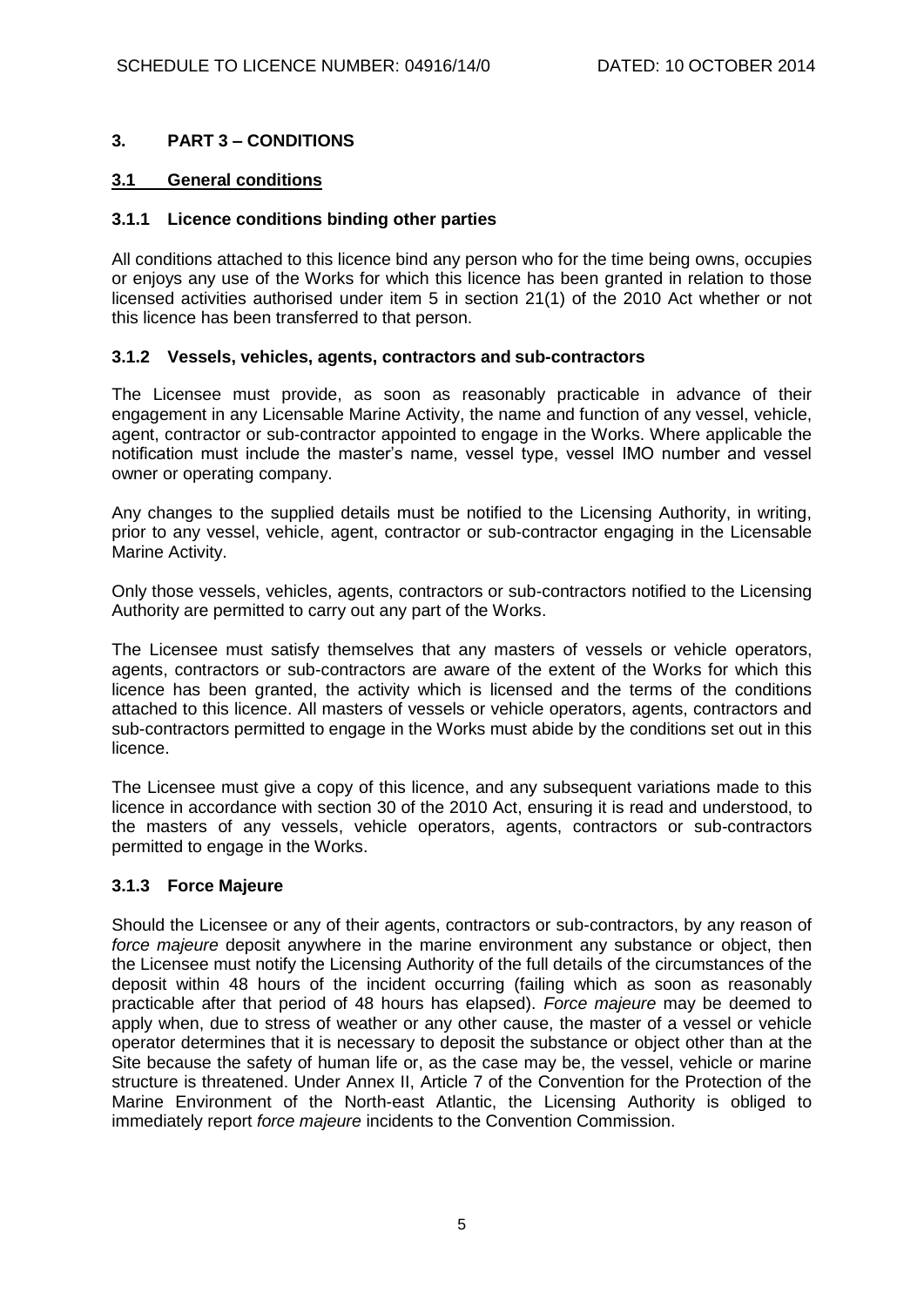## **3.1.4 Material alterations to the licence application**

The Licensee must, where any information upon which the granting of this licence was based has after the granting of the licence altered in any material respect, notify the Licensing Authority of this fact, in writing, as soon as is practicable.

#### **3.1.5 Submission of plans and specification of studies and surveys to the Licensing Authority**

The Licensee must submit plans and the details and specifications of all studies and surveys that are required to be undertaken under this licence in relation to the Works, in writing, to the Licensing Authority, for their written approval. Commencement of the studies or surveys and implementation of plans must not occur until the Licensing Authority has given its written approval to the Licensee.

Plans or the specification of studies and surveys prepared pursuant to another consent or licence relating to the Works by the Licensee or by a third party may also be used to satisfy the requirements of this licence.

## **3.1.6 Submission of reports to the Licensing Authority**

The Licensee must submit all reports to the Licensing Authority, in writing, as are required under this licence within the time periods specified in this licence. Where it would appear to the Licensee that there may be a delay in the submission of the reports to the Licensing Authority, then the Licensee must advise the Licensing Authority of this fact as soon as is practicable and no later than the time by which those reports ought to have been submitted to the Licensing Authority under the terms of this licence.

The reports must include executive summaries, assessments and conclusions and any data will, subject to any rules permitting non-disclosure, be made publically available by the Licensing Authority or by any such party appointed at their discretion.

Reports prepared pursuant to another consent or licence relating to the Works by the Licensee or by a third party may also be used to satisfy the requirements of this licence.

### **3.1.7 Chemical usage**

The Licensee must ensure that all chemicals which are to be utilised in the Works have been approved in writing by the Licensing Authority prior to use. All chemicals utilised in the Works must be selected from the List of Notified Chemicals assessed for use by the offshore oil and gas industry under the Offshore Chemicals Regulations 2002, unless approved in writing by the Licensing Authority.

### **3.1.8 Environmental protection**

The Licensee must ensure that all reasonable, appropriate and practicable steps are taken at all times to minimise damage to the Scottish marine area caused by the carrying out of any Licensable Marine Activity.

The Licensee must ensure that any debris or waste material placed below MHWS during the construction and operation of the Works is removed from the Site, as soon as is reasonably practicable, for disposal at a location above the MHWS approved by the Scottish Environment Protection Agency ("SEPA").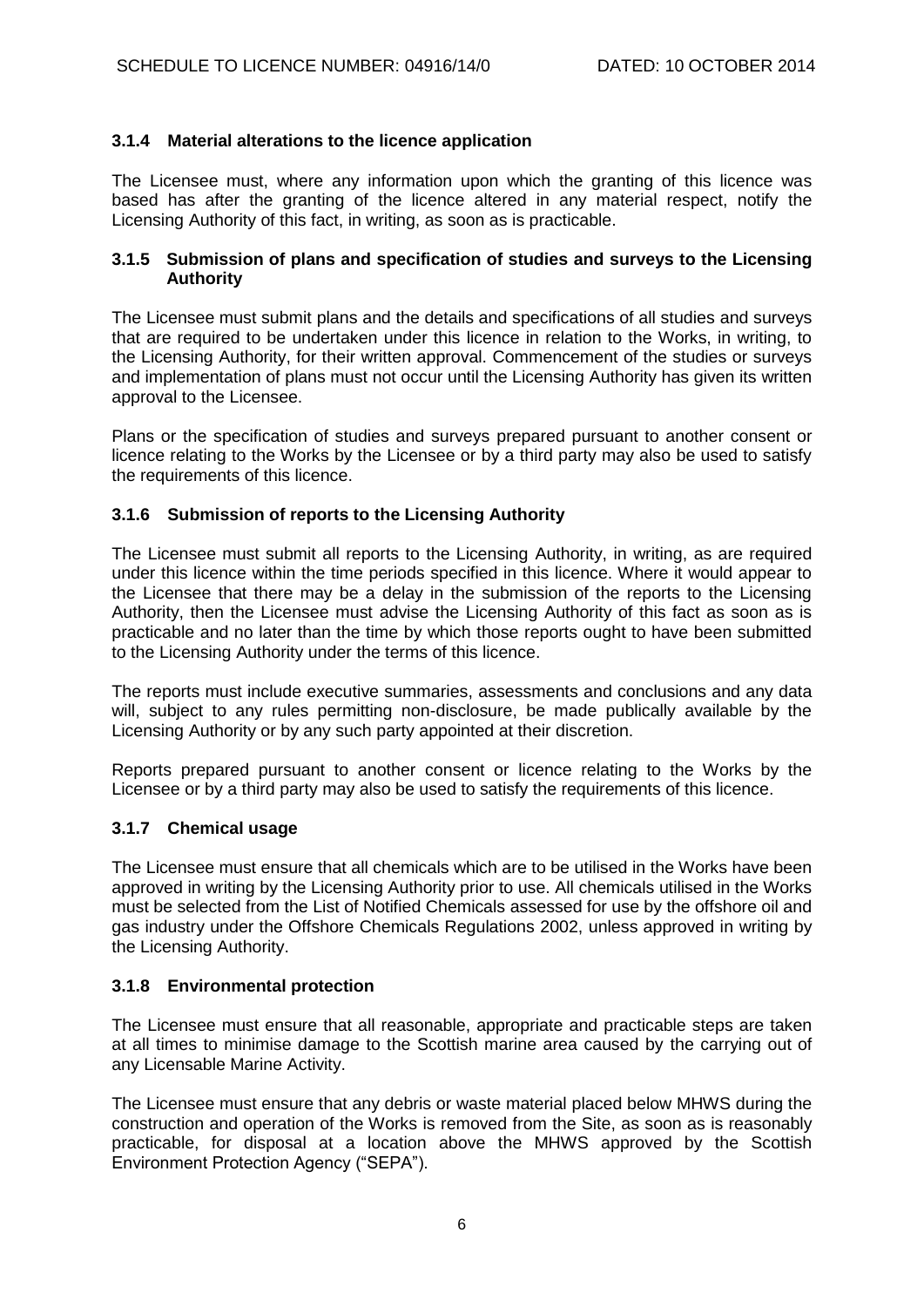The Licensee must ensure that all substances and objects deposited during the execution of the Works are inert (or appropriately coated or protected so as to be rendered inert) and do not contain toxic elements which may be harmful to the marine environment, the living resources which it supports or human health.

The Licensee must ensure that the risk of transferring marine non-native species to and from the Site is kept to a minimum by ensuring appropriate bio-fouling management practices are implemented during the Works.

The Licensee must ensure that if oil based drilling muds are utilised they must be contained within a zero discharge system. Any drill cuttings associated with the use of water-based drilling muds situated within the Site of the Works need not be removed from the seabed.

## **3.1.9 Availability of the licence for inspection**

The Licensee must ensure that copies of this licence and any subsequent amendments or variations are available for inspection at any reasonable time by any authorised marine enforcement officer at:

- a) the premises of the Licensee;
- b) the premises of any agent, contractor or sub-contractor acting on behalf of the Licensee;
- c) any onshore premises directly associated with the Works; and
- d) aboard any vessel engaged in the Works.

#### **3.1.10 Inspection of the Works**

Any persons authorised by the Licensing Authority, must be permitted to inspect the Works at any reasonable time. The Licensee must, as far as reasonably practicable, on being given reasonable notice by the Licensing Authority (of at least 72 hours), provide transportation to and from the Site for any persons authorised by the Licensing Authority to inspect the Site.

#### **3.1.11 Emergencies**

If the assistance of a Government Department (to include departments of Devolved Administrations) is required to deal with any emergency arising from:

- a) the failure to mark and light the Works as required by this licence;
- b) the maintenance of the Works; or
- c) the drifting or wreck of the Works,

to include the broadcast of navigational warnings, then the Licensee is liable for any expenses incurred in securing such assistance.

### **3.2 Conditions specific to the Works**

### **3.2.1 Prior to the Commencement of the Works**

### **3.2.1.1 Commencement date of Works**

The Licensee must, prior to and no less than 1 month before the Commencement of the Works, notify the Licensing Authority, in writing, of the date of Commencement of the Works authorised under this licence.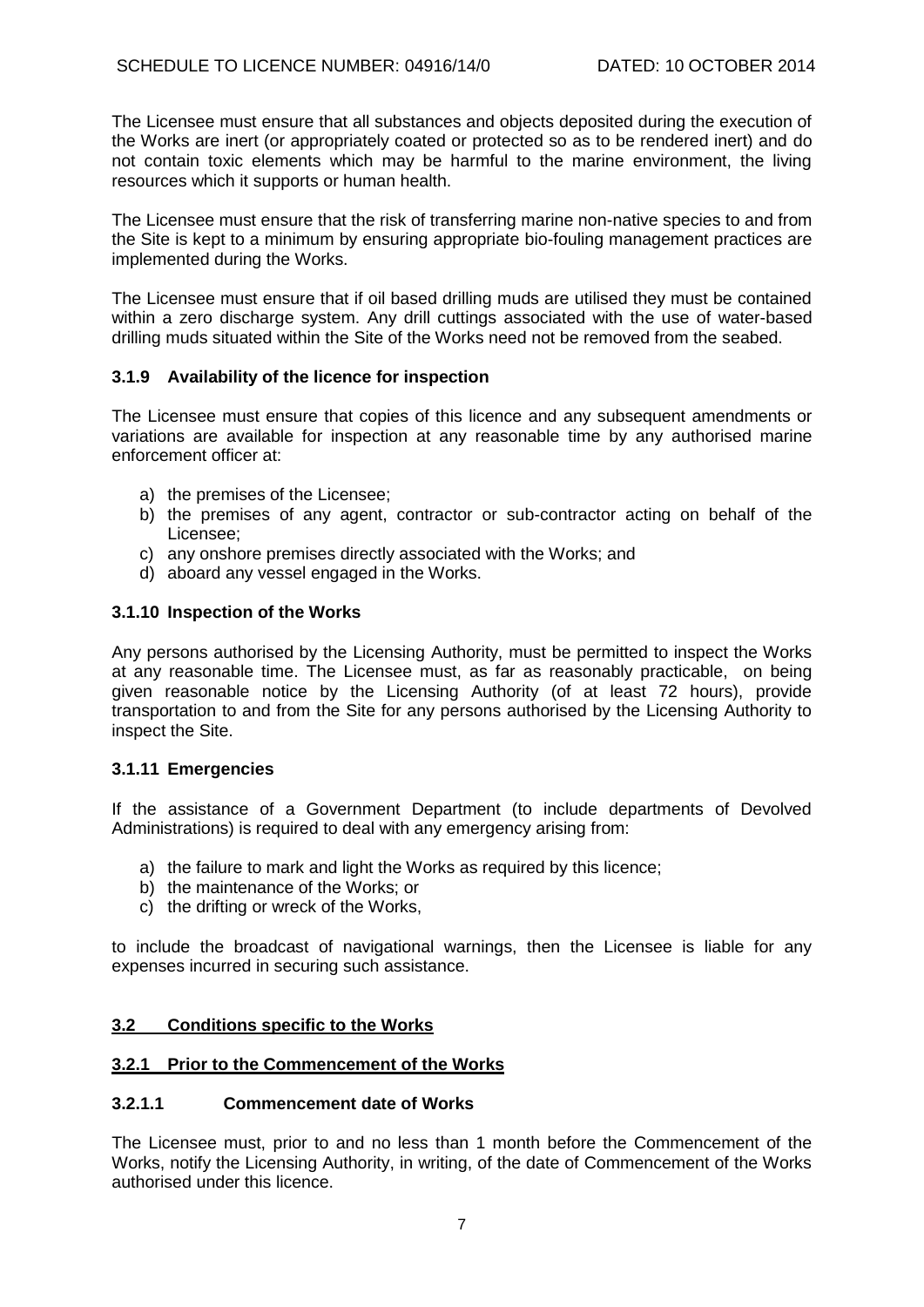# **3.2.1.2 Third Party Certification or Verification ("TPC" or "TPV")**

The Licensee must, no later than 3 months prior to the Commencement of the Works, provide the Licensing Authority (unless otherwise agreed, in writing, with the Licensing Authority) with TPC or TPV (or suitable alternative as agreed, in writing, with the Licensing Authority) for all WTG foundations, jacket and meteorological mast structures.

### **3.2.1.3 Navigational and Aviation Safety and Charting**

The Licensee must, as soon as reasonably practicable prior to Commencement of the Works, notify the UK Hydrographic Office ("UKHO") of the proposed Works to facilitate the promulgation of maritime safety information and updating of nautical charts and publications through the national Notice to Mariners system.

The Licensee must, as soon as reasonably practicable prior to the Commencement of the Works, ensure that local mariners, fishermen's organisations and HM Coastguard, Maritime Rescue Coordination Centre Aberdeen, are made fully aware of any Licensable Marine Activity through local Notice to Mariners or any other appropriate means.

The Licensee must ensure that details of the Works are promulgated in the Kingfisher Fortnightly Bulletin, as soon as reasonably practicable prior to Commencement of the Works to inform the Sea Fish Industry of the vessel routes, the timings and the location of the Works and of the relevant operations.

The Licensee must prior to Commencement of the Works, complete an "Application for Statutory Sanction to Alter/Exhibit" form and submit this to the Northern Lighthouse Board ("NLB") for the necessary sanction to be granted.

The Licensee must, prior to the Commencement of the Works, and following confirmation of the approved Design Specification and Layout Plan ("DSLP") by the Licensing Authority, provide the precise location and maximum heights of all WTGs and construction equipment over 150 m above lowest astronomical tide ("LAT"), and details of any lighting fitted to all WTGs, to the UKHO for aviation and nautical charting purposes.

### **3.2.1.4 Meteorological Mast Lighting and Marking Plan**

The Licensee must, no later than 6 months prior to the Commencement of the Works, submit a Meteorological Mast(s)Lighting and Marking Plan ("MMLMP"), in writing, to the Licensing Authority for their written approval. Such approval may only be granted following consultation by the Licensing Authority with the Maritime Coastguard Agency ("MCA"), NLB, the Civil Aviation Authority ("CAA"), the Ministry of Defence ("MOD") and any such other advisors as may be required at the discretion of the Licensing Authority. The MMLMP must provide that the Works be lit and marked in accordance with the current MCA, CAA and MOD navigational and aviation lighting policy and guidance that is in place as at the date of the Licensing Authority approval of the MMLMP, or any such other documents that may supersede said guidance prior to the approval of the MMLMP. The MMLMP must also detail the navigational lighting requirements detailed in International Association of Marine Aids to Navigation and Lighthouse Authorities ("IALA") Recommendations O-139 or any other documents that may supersede said guidance prior to approval of the MMLMP.

The Licensee must provide the MMLMP to the Angus Council, the Fife Council, the Joint Nature Conservation Committee ("JNCC"), Scottish Natural Heritage ("SNH") and any other bodies as may be required at the discretion of the Licensing Authority.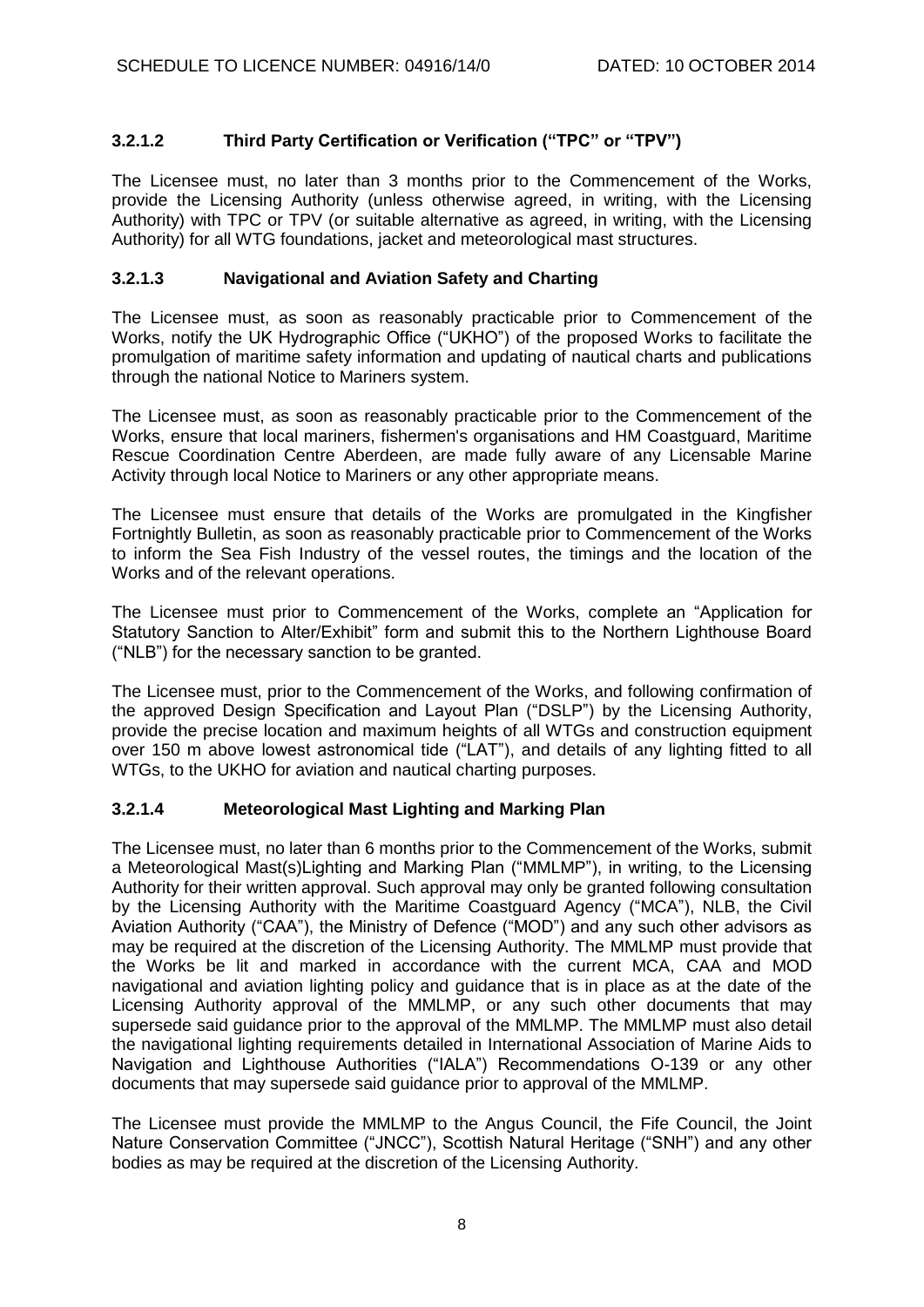The Licensee must, prior to the Commencement of the Works, and following confirmation of the approved Development Specification and Layout Plan ("DSLP") by the Licensing Authority, provide the precise location and maximum heights of all WTGs and construction equipment over 150 m above lowest astronomical tide ("LAT"), and details of any lighting fitted to all WTGs, to the UKHO for aviation and nautical charting purposes.

## **3.2.1.5 Monitoring of marine mammals**

Prior to the Commencement of the Works the Licensee must agree with the Licensing Authority, in writing, the details of the appointment of a Marine Mammal Observer ("MMO"). When appointed, the MMO must as a minimum, maintain a record of any sightings of marine mammals and maintain a record of the action taken to avoid any disturbance being caused to marine mammals during piling activities, as agreed in writing with the Licencing Authority. The Licensee must provide the Licensing Authority with the MMO's records no later than 6 months following Commencement of the Works, and at 6 monthly intervals thereafter.

### **3.2.1.6 Noise Registry**

The Licensee must, in the event that pile foundations are to be used, submit the appropriate completed noise registry form to the Licensing Authority and the JNCC stating, the proposed date(s), location(s) and nature of the piling activities under authority of this licence.

## **3.2.1.7 Meteorological mast(s) piling strategy**

The Licensee must, in the event that pile foundations are to be used to construct the meteorological mast, no later than 6 months prior to the Commencement of the Works, submit a Meteorological Mast Piling Strategy ("MMPS"), in writing, to the Licensing Authority for their written approval. The Works must, at all times, be constructed in accordance with the approved MMPS (as updated and amended from time to time by the Licensee). Any updates or amendments made to the MMPS by the Licensee must be submitted, in writing, by the Licensee to the Licensing Authority for their written approval.

The MMPS must include:

- Full details of the proposed method and anticipated duration of pile-driving at the meteorological mast locations;
- Details of soft-start piling procedures and anticipated maximum piling energy required at each pile location; and
- **•** Details of mitigation and monitoring to be employed during pile-driving, as agreed by the Licensing Authority.

The MMPS must be in accordance with the Application and reflect any surveys carried out after submission of the Application. The MMPS must demonstrate how the exposure to and/or the effects of underwater noise have been mitigated in respect of the following species: bottlenose dolphin; harbour seal; grey seal; Atlantic salmon; cod; and herring.

### **3.2.2 During the Works**

### **3.2.2.1 Transportation audit sheet**

The Licensee must create, complete and submit to the Licensing Authority on the first working day of the month, a detailed transportation audit sheet for each month during the period when construction of the Works is undertaken, for all aspects of the construction of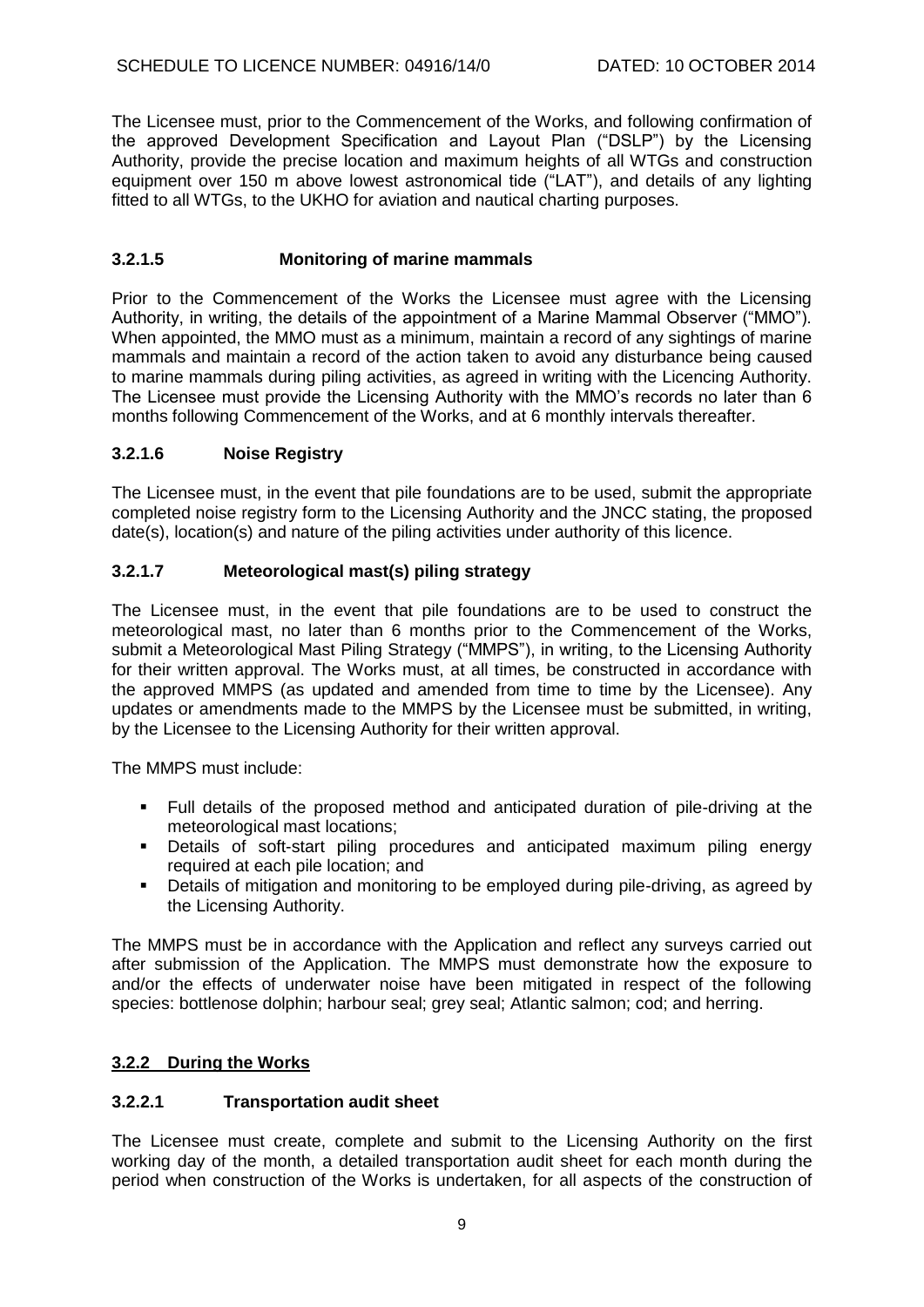the Works. The transportation audit sheet must include information on the loading facility, vessels, equipment, shipment routes, schedules and all materials to be deposited (as described in Part 2 of this licence) in that month. Where, following the submission of a transportation audit sheet to the Licensing Authority, any alteration is made to the component parts of the transportation audit sheet, the Licensee must notify the Licensing Authority of the alteration in the following month's transportation audit sheet.

If the Licensee becomes aware of any substances or objects on the transportation audit sheet that are missing, or an accidental deposit occurs, the Licensee must contact the Licensing Authority as soon as practicable after becoming aware, for advice on the appropriate remedial action. Should the Licencing Authority deem it necessary, the Licensee must undertake a side scan sonar survey in grid lines (within operational and safety constraints) across the area of the Works, to include cable routes and vessel access routes from local service port(s) to the Site to locate the substances or objects. If the Licensing Authority is of the view that any accidental deposits associated with the construction of the Works are present, then the deposits must be removed by the Licensee as soon as is practicable and at the Licensee's expense

## **3.2.2.2 Nature and quantity of deposited substances and objects**

The Licensee must, in addition to the transportation audit sheets required to be submitted to the Licensing Authority under condition 3.2.2.1, following the Commencement of the Works, submit audit reports, in writing, to the Licensing Authority stating the nature and quantity of all substances and objects deposited below MHWS under the authority of this licence. Such audit reports must be submitted in writing, to the Licensing Authority by the Licensee at 6 monthly intervals, with the first such report being required to be submitted on a date no later than 6 months following the Commencement of the Works. Where appropriate, nil returns must be provided.

### **3.2.2.3 Navigational safety**

The Licensee must notify the UKHO of the progress of the Works to facilitate the promulgation of maritime safety information and updating of nautical charts and publications through the national Notice to Mariners system.

The Licensee must notify, Aberdeen to Eyemouth, local mariners, fishermen's organisations and HM Coastguard, in this case Maritime Rescue Coordination Centre Aberdeen, of the progress of the Works through local Notice to Mariners or any other appropriate means.

The Licensee must ensure that the progress of the construction of the Works is promulgated in the Kingfisher Fortnightly Bulletin to inform the Sea Fish Industry of the vessel routes, the timings and the location of the Works and of the relevant operations.

The Licensee must, notify the Licensing Authority, in writing, as soon as reasonably practicable, of any case of damage to or destruction or decay of the Works. The Licensing Authority will advise, in writing, of any remedial action to be taken and any requirement to display aids to navigation, following consultation with the MCA the NLB or any such advisers as required.

The Licensee must ensure that any Emergency Response and Rescue Vehicle ("ERRV") and/or cable-laying vessel permitted to engage in the Works must be equipped with an automatic identification system ("AIS") and automatic radar plotting aids ("ARPA").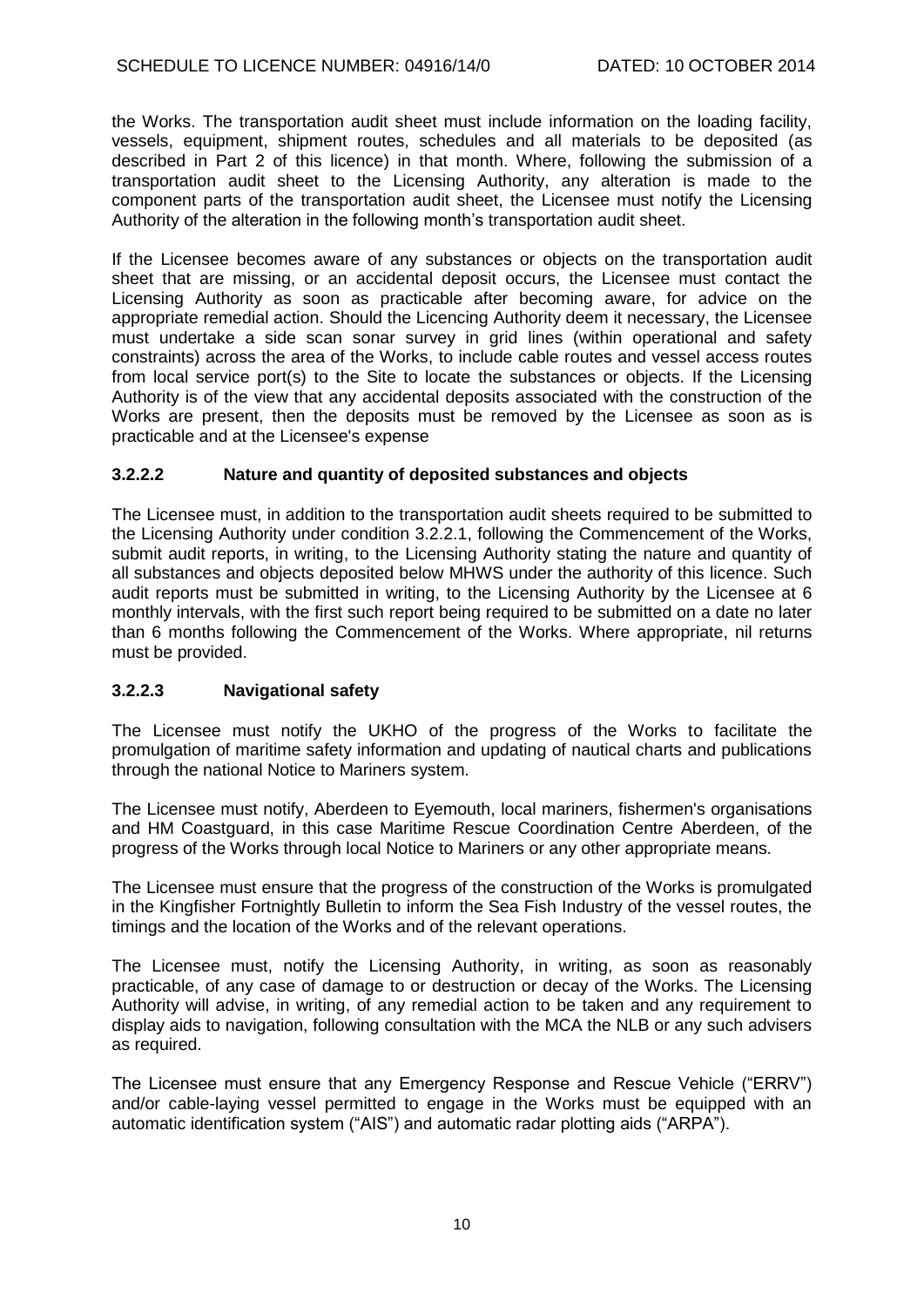The Licensee must ensure that navigational safety is not compromised by the Works. The navigable depth must not be reduced by more than 5% of stated chart datum unless otherwise agreed, in writing, with the Licensing Authority in consultation with the MCA and NLB.

The Licensee must ensure that no radio beacon or radar beacon operating in the marine frequency bands is installed or used on the Works without the prior written approval of the Office of Communications ("OfCom").

## **3.2.2.4 Markings, lighting and signals of the Works**

The Licensee must ensure that the Works are marked and lit in accordance with the requirements of the NLB and the CAA and the MOD at all times and such marking and/or lighting must be continued unless and until such time as the Licensing Authority, by notice, relevantly varies this licence under section 30 of the 2010 Act.

The Licensee must not display any marks and lights additional to those required by virtue of this licence and agreed in the MMLMP without the written approval of the Licencing Authority following consultation with the NLB, the CAA, the MOD and the MCA.

The Licensee must ensure that the meteorological masts are marked and lit in accordance with IALA Recommendation O-139.

The Licensee must ensure the Site boundaries are marked by Cardinal Mark buoys (number to be determined when final layout is known). The Cardinal Mark buoys shall be a minimum of 3 metres in diameter at the waterline, have a focal plane of at least 3 metres above the waterline and be of suitable construction for the sea conditions commonly experienced in the North Sea. The light range on these buoys shall be 5 nautical miles. All required buoyage shall remain in place until completion of this phase, or otherwise notified by the Licensing Authority.

The Licensee must ensure that any meteorological masts within the Site area will have marking and lighting amended to suit the layout of the wind farm as it progresses should the meteorological masts be built prior to the WTGs.

### **3.2.2.5 Markings, lighting and signals of jack up vessels**

The Licensee must ensure that any vessels permitted to engage in the Works are marked in accordance with the International Rules for the Prevention of Collisions at Sea whilst under way, and in accordance with the UK Standard Marking Schedule for Offshore Installations if secured to the seabed.

### **3.2.2.6 Noise registry**

The Licensee must, in the event that pile foundations are to be used, and piling is to be carried out for more than 10 consecutive days, submit at quarterly intervals, the appropriate completed noise registry form to the Licensing Authority and the JNCC, stating the date(s), location(s) and nature of such activities under authority of this licence.

### **3.2.2.7 Bunding and storage facilities**

The Licensee must ensure suitable bunding and storage facilities are employed to prevent the release of fuel oils, lubricating fluids associated with the plant and equipment into the marine environment.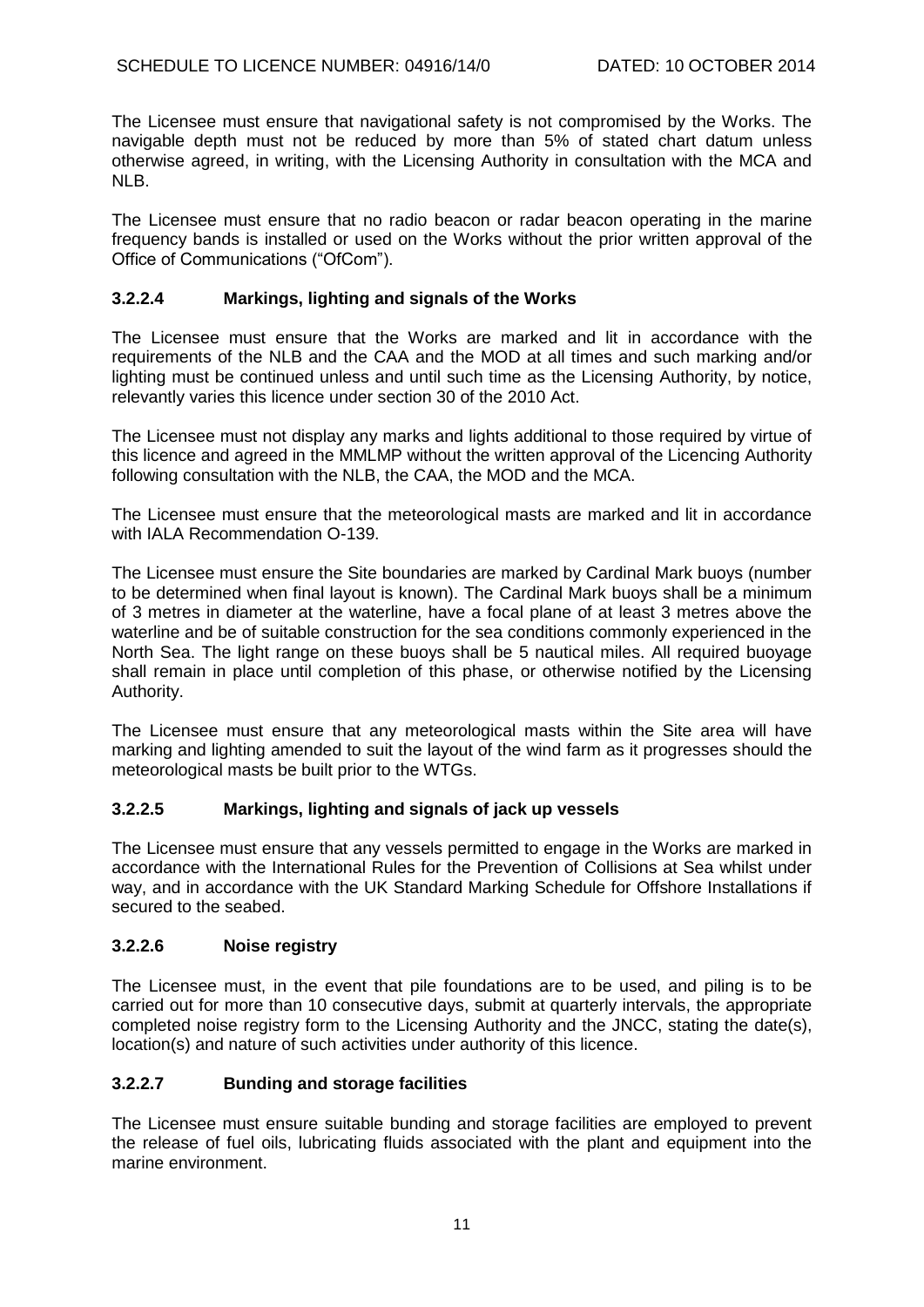### **3.2.2.8 Restoration of the Site to its original condition**

The Licensee must take all reasonable, appropriate and practicable steps to restore the Site to its original condition before any Licensable Marine Activity was undertaken, or to as close to its original condition as is reasonably practicable, in accordance with the PEMP and the Decommissioning Programme ("DP"). Should the Works be discontinued prior to Completion of the Works, the Licensee must inform the Licencing Authority in writing of the discontinuation of the Works. This licence will be varied under section 30(3) of the 2010 Act following procedures laid out under section 31 of the 2010 Act to allow the removal of Works already installed.

### **3.2.2.9 Compliance with and amendments to approved plans**

The Licensee must, at all times, construct the Works in accordance with the approved MMPS, DSLP and the MMLMP (as updated and amended from time to time by the Licensee).

Any updates or amendments made to the MMPS, DSLP, and the MMLMP by the Licensee, must be submitted, in writing, by the Licensee to the Licensing Authority for their written approval.

### **3.2.3 Conditions upon Completion of the Works**

## **3.2.3.1 Date of Completion of the Works**

The Licensee must, no more than 1 month following the Completion of the Works, notify the Licensing Authority, in writing, of the date of Completion of the Works.

### **3.2.3.2 Navigational safety**

The Licensee must notify the UKHO of the Completion of the Works to facilitate the promulgation of maritime safety information and updating of nautical charts and publications through the national Notice to Mariners system.

The Licensee must, within 1 month of the Completion of the Works, provide the "as-built" positions and maximum heights of all WTGs, Metrological Masts, along with any sub-sea infrastructure, to the UKHO for aviation and nautical charting purposes.

The Licensee must ensure that local mariners, fishermen's organisations and HM Coastguard, in this case Maritime Rescue Coordination Centre Aberdeen, are made fully aware of the Completion of the Works.

The Licensee must ensure that the Completion of the Works is promulgated in the Kingfisher Fortnightly Bulletin to inform the Sea Fish Industry.

The Licensee must, notify the Licensing Authority, in writing, as soon as reasonably practicable, of any case of damage to or destruction or decay of the Works. The Licensing Authority will advise, in writing, of any remedial action to be taken and any requirement to display aids to navigation, following consultation with the MCA, the NLB or any such advisers as required.

The Licensee must ensure that no radio beacon or radar beacon operating in the marine frequency bands are installed or used on the Works without the prior written approval of OfCom.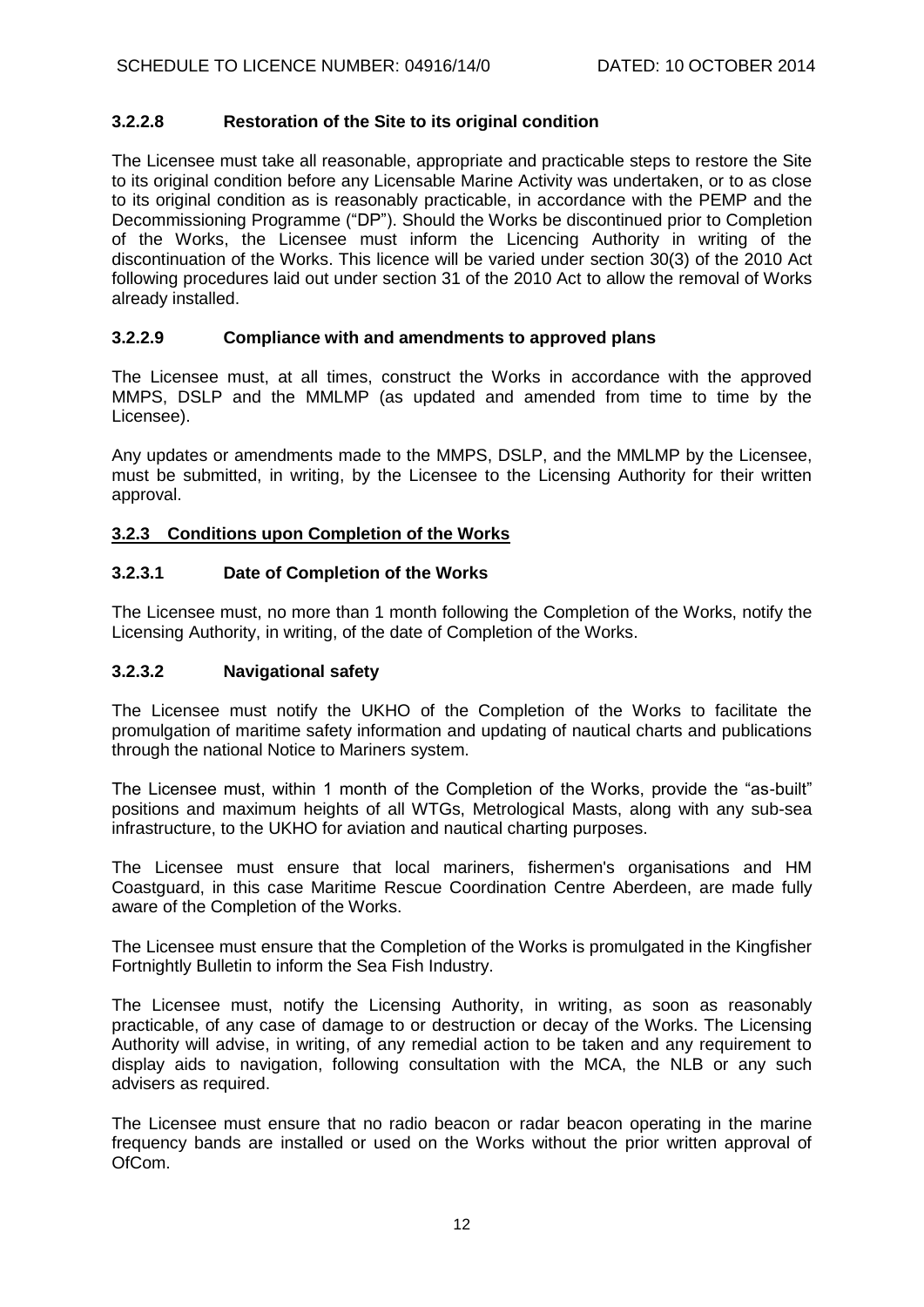### **3.2.3.3 Nature and quantity of deposited substances and objects**

The Licensee must no later than 1 month following the Completion of the Works, submit a final audit report, in writing, to the Licensing Authority stating the nature and quantity of all substances and objects deposited below MHWS within the Scottish marine area under the authority of this licence.

### **3.2.3.4 Markings, lighting and signals of the Works**

The Licensee must ensure that the Works are marked and lit in accordance with the requirements of the NLB, the CAA and the MOD at all times and such marking and/or lighting must be continued unless and until such time as the Licensing Authority, by notice, relevantly varies this licence under section 30 of the 2010 Act.

The Licensee must ensure that the required IALA availability target for Category 1 Aids to Navigation ("AtoN") is achieved through redundancy, monitoring and repair, must be in place and arrangements made to warn the mariner promptly of any AtoN fault and its subsequent return to fully operational service.

The Licensee must ensure that any meteorological mast(s) within the Site are marked and lit in accordance with IALA Recommendation O-139.

The Licensee must ensure that any meteorological mast(s) within the Site will have marking and lighting amended to suit the final layout of the wind farm.

### **3.2.3.5 Noise registry**

The Licensee must, in the event that pile foundations were used, submit the appropriate completed noise registry form to the Licensing Authority and the JNCC, within 12 weeks of Completion of the Works, stating the actual date(s), location(s) and nature of piling activities carried out under authority of this licence.

### **3.2.3.6 Operation and Maintenance of the Works**

The Licensee must operate and maintain the Works in accordance with the approved OMP. Notification must be provided at least 3 months in advance of any maintenance to the Works where any additional deposits are required. In the event that these works are not assessed in the Application and are considered by the Licencing Authority as being material they will require further Marine Licences.

### **3.2.3.7 Compliance with and amendments to approved plans**

The Licensee must, at all times, operate the Works in accordance with the approved MMPS, DSLP and the MMLMP (as updated and amended from time to time by the Licensee).

The license must, at all times, maintain the Works in accordance with the approved OMP (as updated and amended from time to time by the Licensee).

Any updates or amendments made to the MMPS, DSLP and the MMLMP by the Licensee, must be submitted, in writing, by the Licensee to the Licensing Authority for their written approval.

### **3.2.3.8 Decommissioning**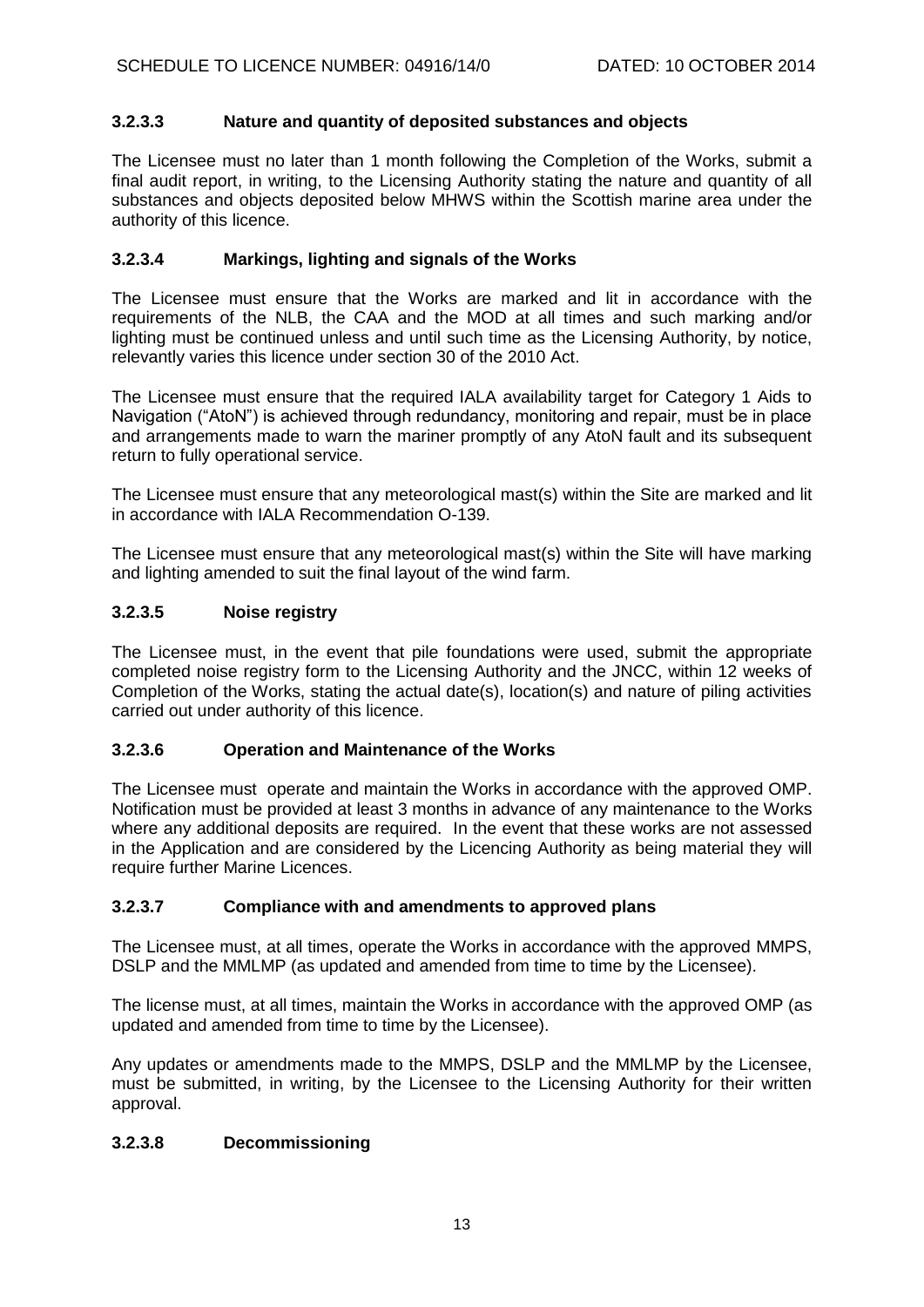This licence does not permit the Decommissioning of the Works, for which a separate marine licence is required.